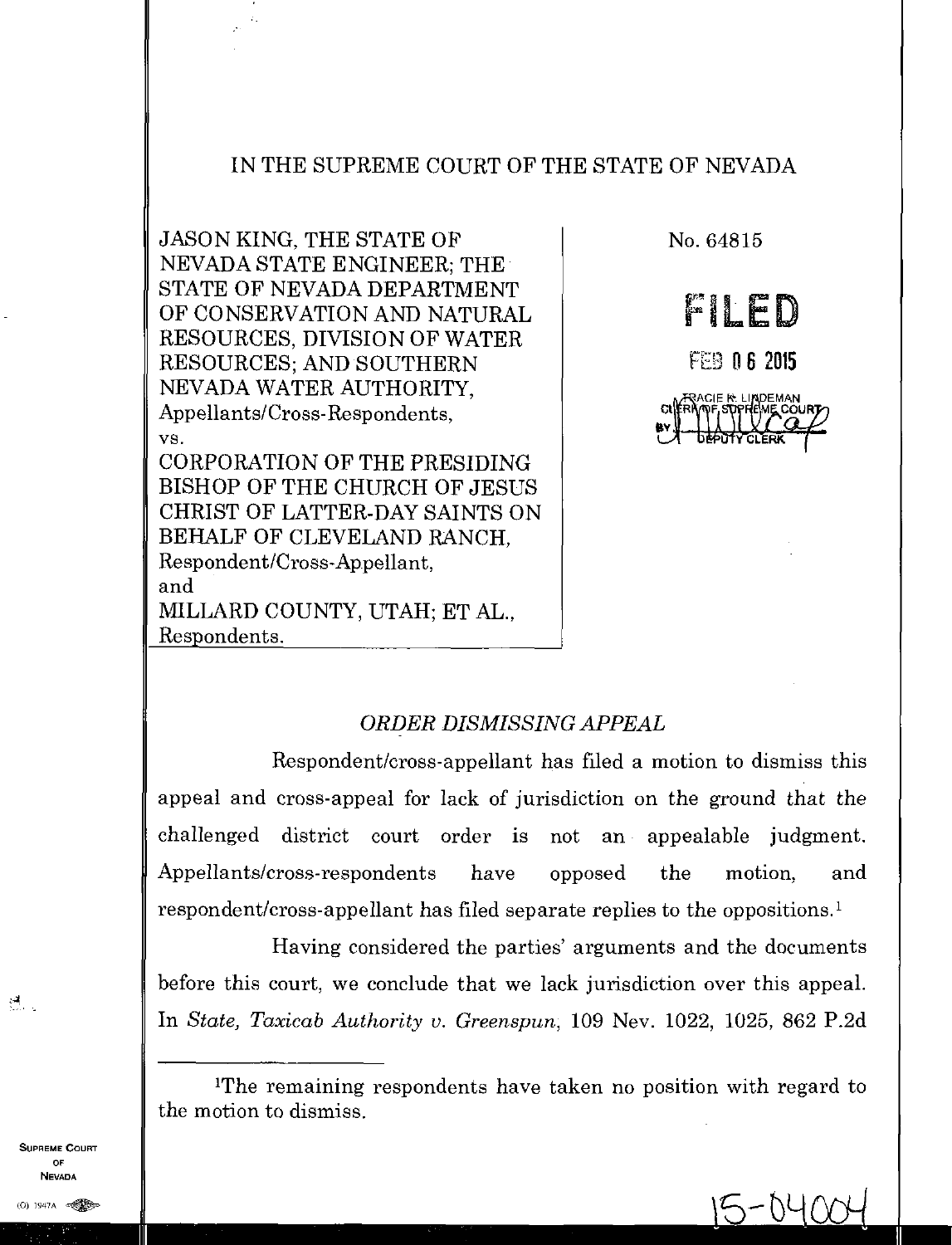423, 424-25 (1993), this court recognized that a district court order remanding a decision to an administrative agency without finally resolving the substantive issues before the court was not reviewable on appeal as a final judgment. *See also Clark Cnty. Liquor & Gaming Licensing Bd. v. Clark,* 102 Nev. 654, 658, 730 P.2d 443, 446 (1986) (concluding that this court lacked jurisdiction to consider an appeal from a district court order remanding a matter to the administrative agency to conduct discovery).

Here, the order issued by appellant/cross-respondent Jason King, the Nevada State Engineer, concluded that it would be "premature to attempt to set quantitative standards or triggers for mitigation actions in the Management Plan at this time," while also referencing statements from two witnesses indicating that the need for mitigation should be assessed on a case-by-case or site-by-site basis, Although the district court acknowledged King's conclusions in this regard, it further noted that King had also asserted that appellant/cross-respondent the Southern Nevada Water Authority had presented a great deal of data that provided a basis for making sound decisions on the mitigation issue. As a result, the district court found that, if King "has enough data to make informed decisions, setting standards and 'triggers' is not premature." The court further found, as a corollary, that if King did not have enough data to set mitigation standards, then granting the appropriation was premature. Thus, because King's order declined to set objective standards regarding when mitigation would be required, the district court concluded that that order was incomplete and remanded the matter for resolution of this significant issue.

SUPREME COURT OF  $\blacksquare$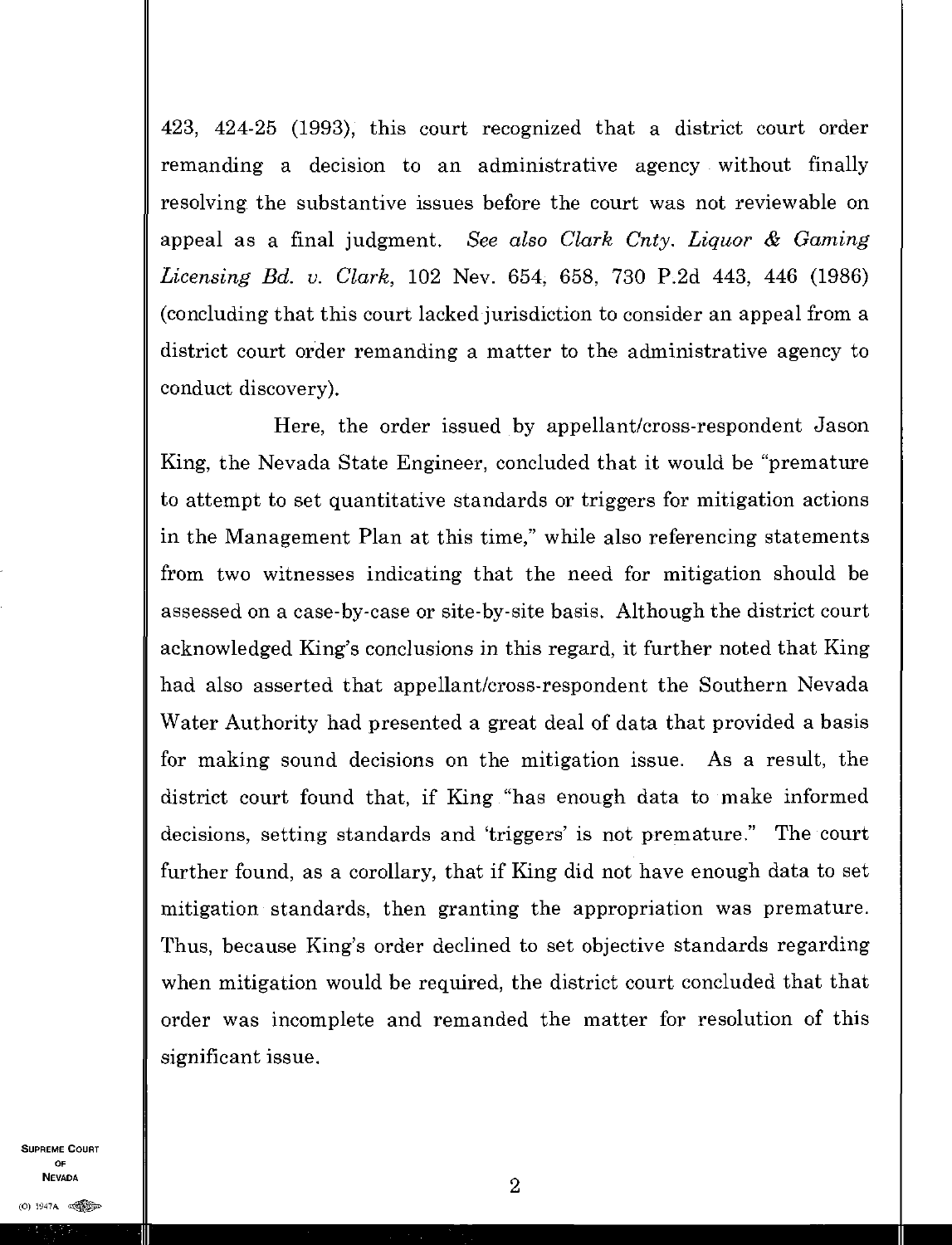Insofar as the district court remanded this matter for the State Engineer to resolve a substantive issue, we conclude that the district court's order of remand was not an appealable, final judgment. *See Greenspun,* 109 Nev. at 1025, 862 P.2d at 424-25; *Clark,* 102 Nev. at 658, 730 P.2d at 446. Moreover, as no statute or court rule otherwise provides for an appeal from a district court order such as the one at issue here, *see*  NRAP 3A(b) (listing orders and judgments from which an appeal may be taken); *Taylor Constr. Co. v. Hilton Hotels Corp.,* 100 Nev. 207, 209, 678 P.2d 1152, 1153 (1984) (noting that this court has jurisdiction to consider an appeal only when the appeal is authorized by statute or court rule); *see also Clark,* 102 Nev. at 658, 730 P.2d at 446, we lack jurisdiction to consider this appeal, and therefore order the appeal dismissed.

It is so ORDERED.

l**ert**e  $C.J.$ Hardesty J. J. Parraguirre Douglas  $J.$ J.  $Cherry$ Saitta  $\bf J$ . Gibbons

SUPREME COURT OF  $\sim$  3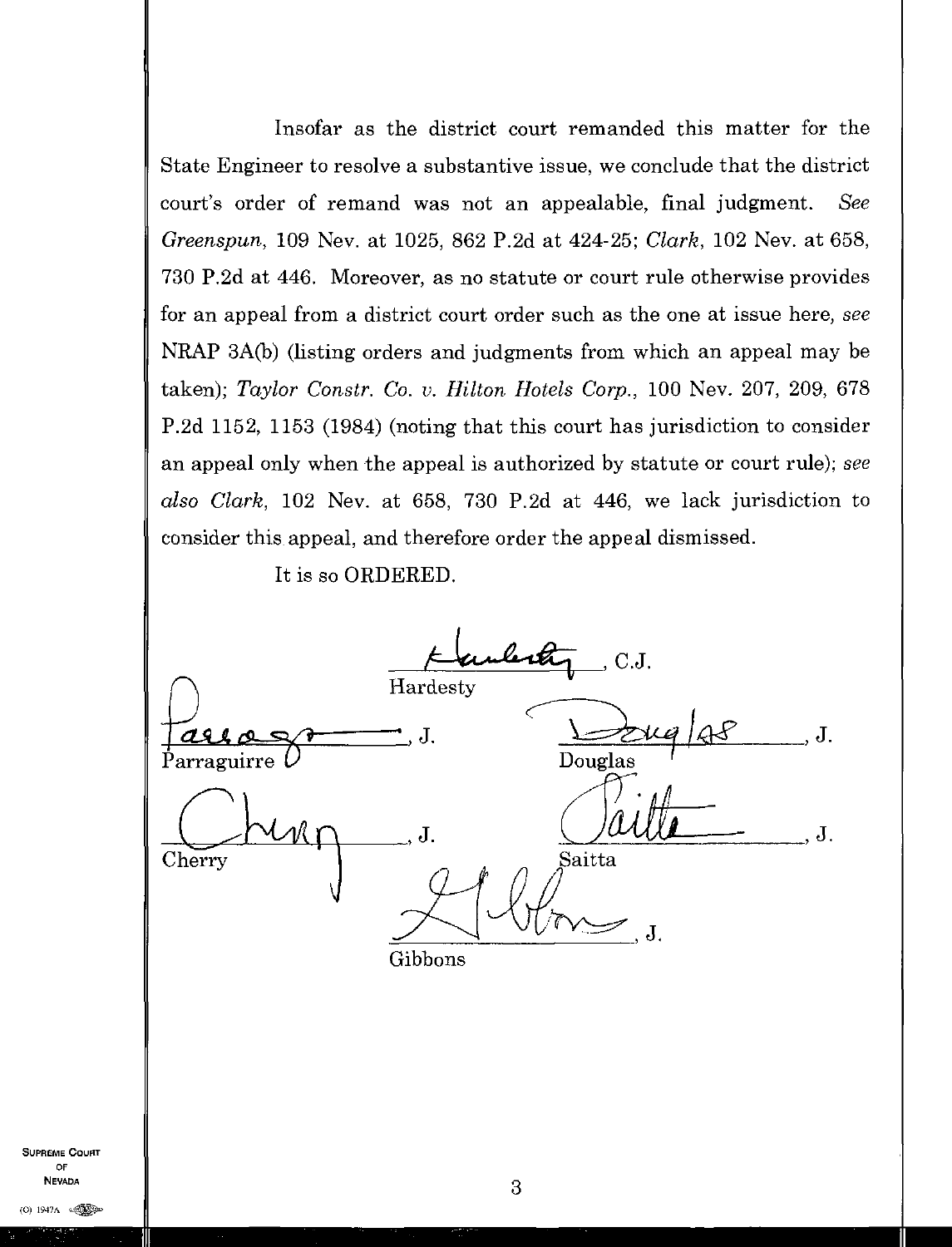PICKERING, J., dissenting:

The majority concludes that we lack jurisdiction because the district court's order was not a final, appealable judgment. But the order, taken together with the State Engineer's findings, demonstrates that the district court's decision was substantively final as to the core issue presented: Does substantial evidence support the State Engineer's decision to grant Southern Nevada Water Authority's (SNWA) applications under NRS 533.370? The district court found in the negative on that issue and its finding depends on its legal determination as to the underlying law.

The district court's order may on its surface indicate that the district court remanded the matter for the State Engineer to consider evidence it failed to consider, rendering the order not "final." *See State Taxicab Auth. v. Greenspun,* 109 Nev. 1022, 1024, 862 P.2d 423, 424 (1993) (order reversing agency's decision and remanding for the agency to consider evidence it wrongfully refused to consider was not a final judgment). On the last page of the order, the district court stated it would not disturb the State Engineer's findings "save those findings that are the subject of this Order," and "remanded" for the State Engineer to complete four tasks:

- 1. The addition of Millard and Juab counties, Utah in the mitigation plan so far as water basins in Utah are affected by pumping of water from Spring Valley Basin, Nevada;
- 2. A recalculation of water available for appropriation from Spring Valley assuring that the basin will reach equilibrium between discharge and recharge in a reasonable time;

SUPREME COURT OF NEVADA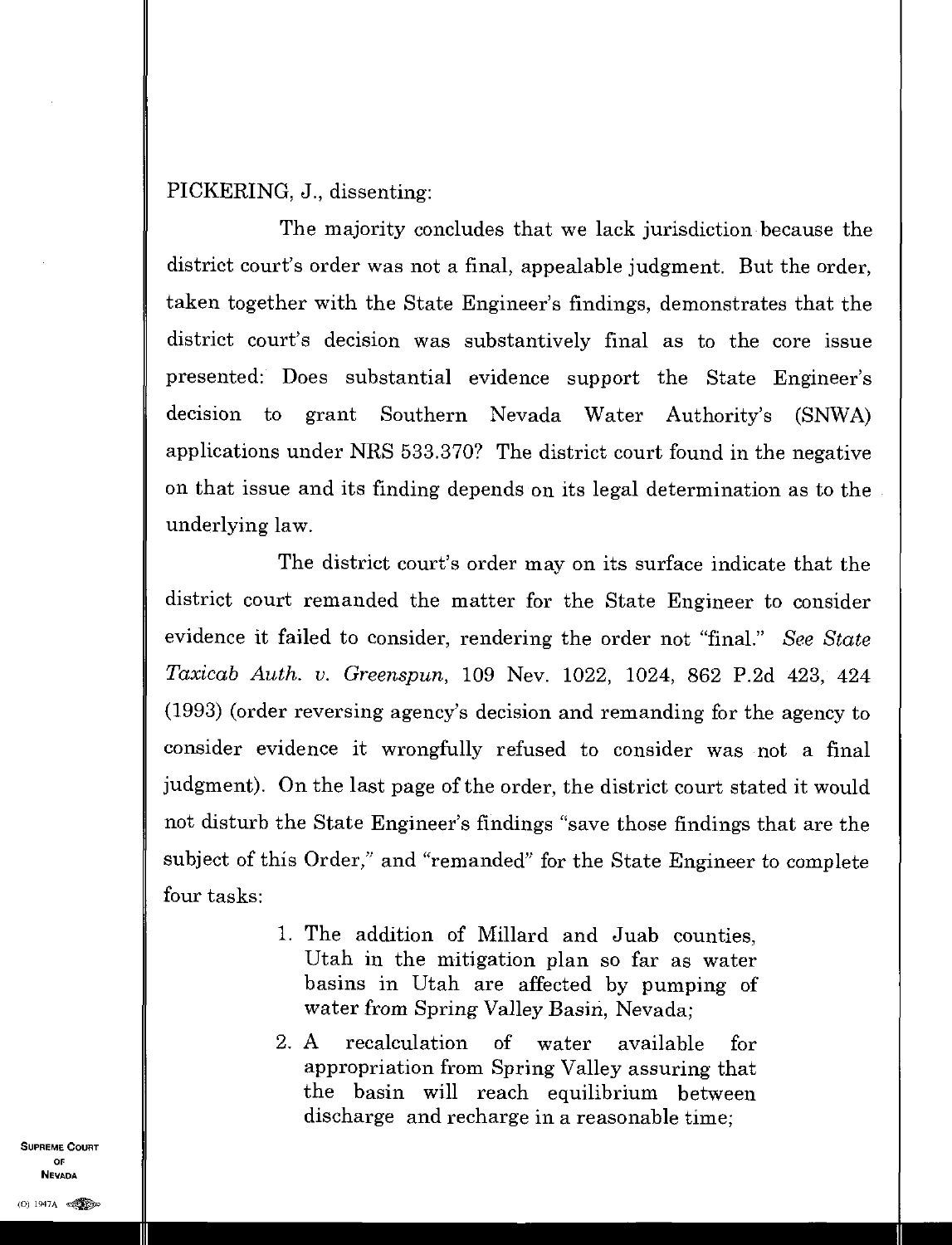- 3. Define standards, thresholds or triggers so that mitigation of unreasonable effects from pumping of water are neither arbitrary nor capricious in Spring Valley, Cave Valley, Dry Lake Valley and Delamar Valley, and;
- 4. Recalculate the appropriations from Cave Valley, Dry Lake and Delamar Valley to avoid overappropriations or conflicts with downgradient, existing water rights.

The majority focuses upon the third directive—that the State Engineer must set objective standards, thresholds or triggers for when mitigation must occur, and holds that this substantive matter was therefore remanded to the State Engineer to resolve. Majority at 2.

As to this third directive, the State Engineer expressly found that he did not have sufficient evidence to achieve it at the time he granted the applications; rather, the State Engineer instead required SNWA to conduct staged pumping, which he reasoned would allow the interested parties to develop the specifics of any mitigation that may be required to counteract any effects that are environmentally unsound or that would conflict with existing rights under NRS 533.370(2). And, as the majority recognizes, the district court found that if the State Engineer "did not have enough data to set mitigation standards, then granting the appropriation was premature." Majority at 2. It was because of the prematurity of this grant that the district court also stated that "this matter must be remanded to the State Engineer until objective standards can be established and stated–as to when mitigation must occur." Therefore, the district court's order held, in effect, that based upon the evidence SNWA presented it, the State Engineer did not have sufficient evidence to grant the applications. The district court's instructions as to how the State Engineer might attempt to make up this factual

SUPREME COURT OF  $\blacksquare$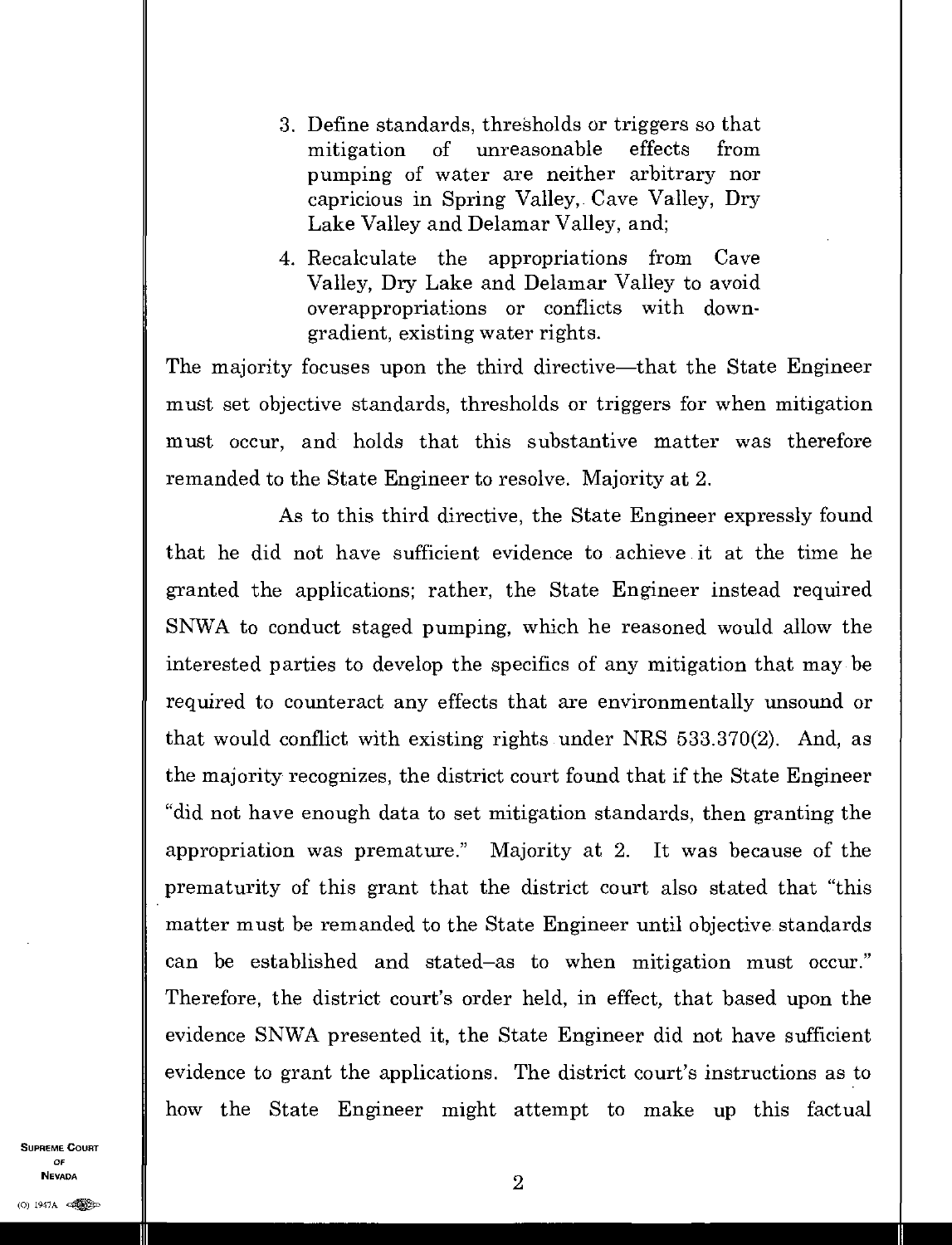insufficiency, or to allow the State Engineer to somehow hold the applications until such evidence materialized, does not change the holding that at the time the State Engineer made his decision it was not, in the district court's view, supported by substantial, legally sufficient evidence.

As to the second instruction, the district court's express holding that substantial evidence did not support the State Engineer's finding that SNWA's Spring Valley appropriations were not against the public interest effectively decided the issue: under NRS 533.370(2), the State Engineer shall reject an application where "its proposed use or change . . . threatens to prove detrimental to the public interest." Notwithstanding the district court's attempt to remedy the situation by ordering a remand for the State Engineer to recalculate the water available in Spring Valley and to ensure that SNWA's Spring Valley award is consistent with that availability, the district court's holding on the matter necessarily answered, in the negative, the substantive question of whether substantial evidence supported the State Engineer's decision to grant SNWA's Spring Valley appropriation applications.

As to the district court's fourth instruction that the State Engineer recalculate SNWA's appropriations from Cave Valley, Dry Lake, and Delamar Valley *to avoid overappropriations or conflicts with existing water rights,* inherent in this instruction, as well as the part of the order that analyzed the issue, is the district court's determination that the State Engineer's decision that SNWA's appropriations would *not* cause overappropriation or conflict with existing rights was not supported by substantial evidence. In other words, if the district court found that a lesser appropriation to SNWA in these valleys is necessary to prevent overappropriation or a conflict with existing rights, then it also necessarily

SUPREME COURT OF NEVADA 3 **(1) Nevada**<br>(0) 1947a **eliy**ye

P.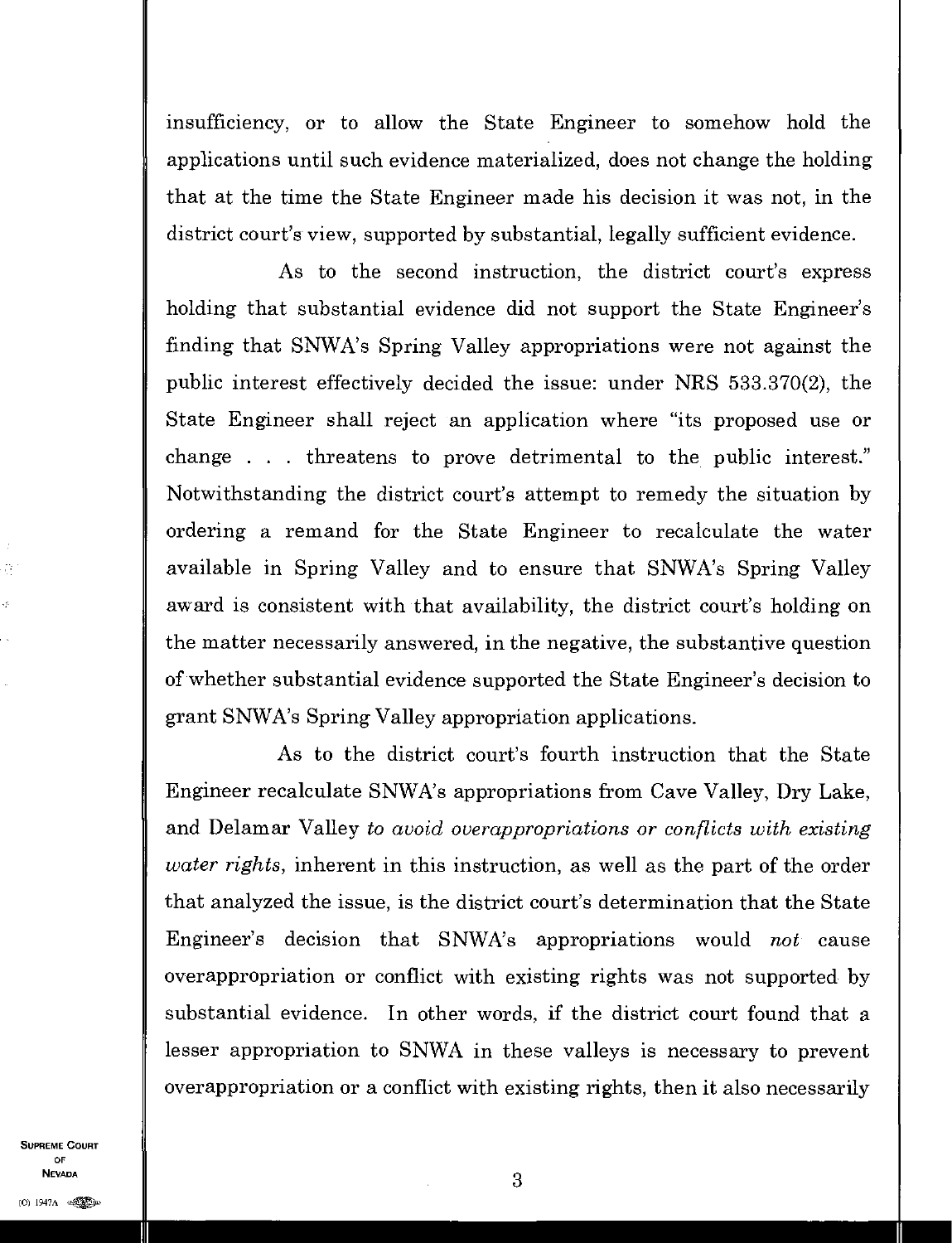found that the State Engineer was required to deny the applications. NRS 533.370(2) (State Engineer shall deny applications "where there is no unappropriated water in the proposed source of supply, or where its proposed use or change conflicts with existing rights"). Finally, the remaining instruction, adding Millard County and Juab County to the mitigation plan, is a nonstarter issue if, as the district court found, the State Engineer's decision to grant SNWA's applications was not supported by sufficient evidence such as to comply with NRS 533.270.

Thus, the district court reached the merits of the petition for review and made a legal ruling as to the propriety of the State Engineer's decision given the evidentiary record SNWA provided, which distinguishes this order from at least one of the cases the majority relies upon. *See Greenspun,* 109 Nev. at 1025, 862 P.2d at 425 (district court did not review the merits of the agency's decision).' That the district court attempted to provide instructions as to how the State Engineer may grant the applications if he were to issue a new decision regarding SNWA's applications does not change that the district court determined substantial evidence did not support the State Engineer's decision to grant the applications, and effectively reversed the State Engineer. We have reviewed similar decisions in the past, and thus they must have been final judgments. *See Office of State Eng'r v. Morris,* 107 Nev. 699, 701, 819 P.2d 203, 204 (1991) (reviewing district court's decision that reversed the State

SUPREME COURT OF NEVADA  $4$ **Nevada**<br>(0)  $1947A$  esternal

*<sup>1</sup>Clark County Liquor and Gaming Licensing Board v. Clark*  indicates only that the district court remanded the case and ordered the agency to grant discovery, and this court summarily stated that the order was not a final, appealable one. 102 Nev. 654, 658, 730 P.2d 443, 446 (1986). Though presumably the district court did not reach the merits, it is not precisely clear.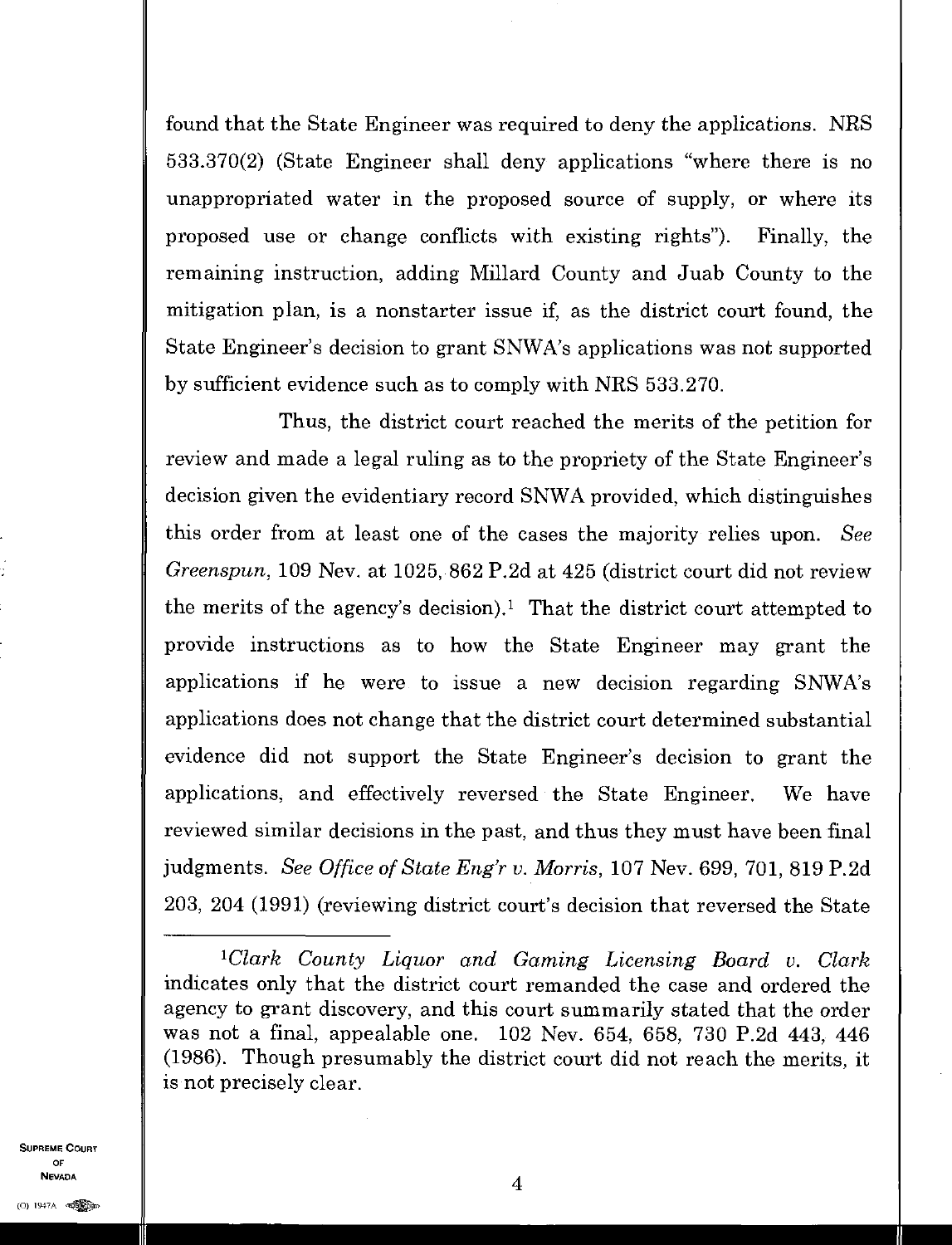Engineer's decision because the findings were clearly erroneous and an abuse of discretion); *State v. Morros,* 104 Nev. 709, 711, 766 P.2d 263, 265 (1988) (reviewing district court's decision that partially affirmed and partially reversed the State Engineer's grant of various applications).

Furthermore, other courts have recognized that a district court's order remanding to an agency must be considered practically when determining whether the order is final and therefore appealable. *See, e.g., Sierra Forest Legacy v. Sherman,* 646 F.3d 1161, 1175 (9th Cir. 2011). For example, an order of remand may be final where "(1) the district court conclusively resolves a separable legal issue, (2) the remand order forces the agency to apply a potentially erroneous rule which may result in a wasted proceeding, and (3) review would, as a practical matter, be foreclosed if an immediate appeal were unavailable." *Id.; Edgewater Found. v. Thompson,* 350 F.3d 694, 696 (7th Cir. 2003) ("Remands usually are not appealable, because they are not "final" decisions; but remands that otherwise may escape appellate review may be reviewable immediately.").

All three of these considerations are present here. First, as explained above, the district court resolved the main legal issue underlying this appeal: whether the State Engineer may, consistent with NRS 533.370(2), leave the determination of how and when mitigation will occur for a future determination. Second, the appellants argue that the district court's rulings would force the State Engineer to make rulings under legal standards he considers erroneous. Finally, there is effectively no way for the State Engineer to ensure that the remand order and its legal rulings will ultimately be reviewed because it appears the State Engineer cannot appeal his own decision, unless he can fall within the

SUPREME COURT OF  $\blacksquare$ **Nevada**<br>(0) 1947A  $\bullet$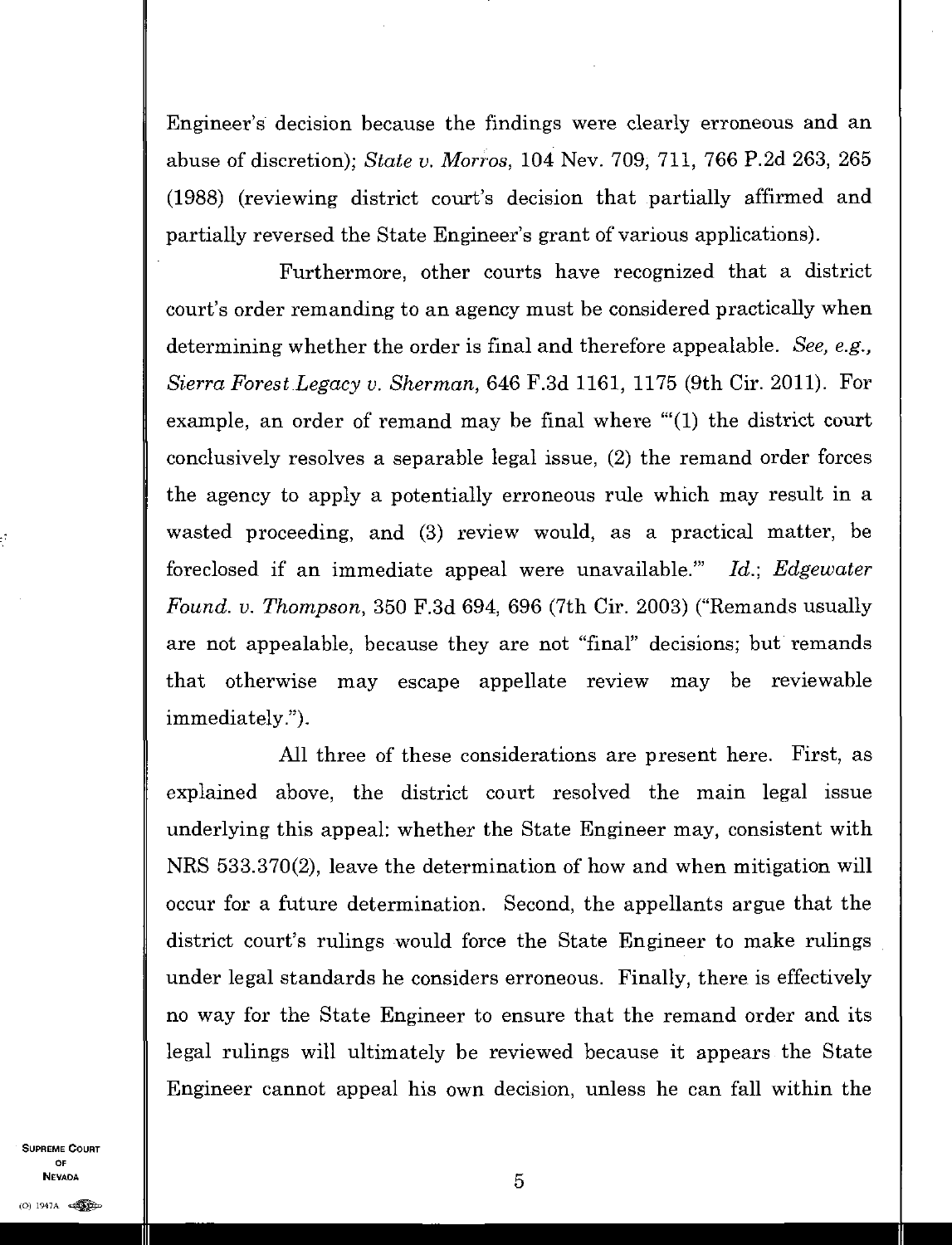definition of a person aggrieved by his decision. NRS 533.450(1); *see* also *Travis v. Sullivan,* 985 F.2d 919, 923 (7th Cir. 1993) (finding order remanding to agency appealable because if the agency representative complied with the district court's order to conduct a new hearing and make new findings, the order would be effectively unreviewable; if the agency representative ultimately awarded the applicant benefits then the representative could not appeal his own decision, but if the representative denied the benefits the resulting appeal would concern the merits of the application's claim, effectively rendering the remand order moot and therefore unreviewable); *Daviess Cnty. Hosp. v. Bowen,* 811 F.2d 338, 342 (7th Cir. 1987) (holding similarly).

Applying a functional and practical view of finality, *Bally's Grand Hotel & Casino v. Reeves,* 112 Nev. 1487, 1488, 929 P.2d 936, 937 (1996), I would find that the district court's order constituted a final, appealable decision on the merits. Thus, I respectfully dissent.

Picken J.

SUPREME COURT OF NEVADA  $6$  $N$ evada<br>(0) 1947A  $\lll$